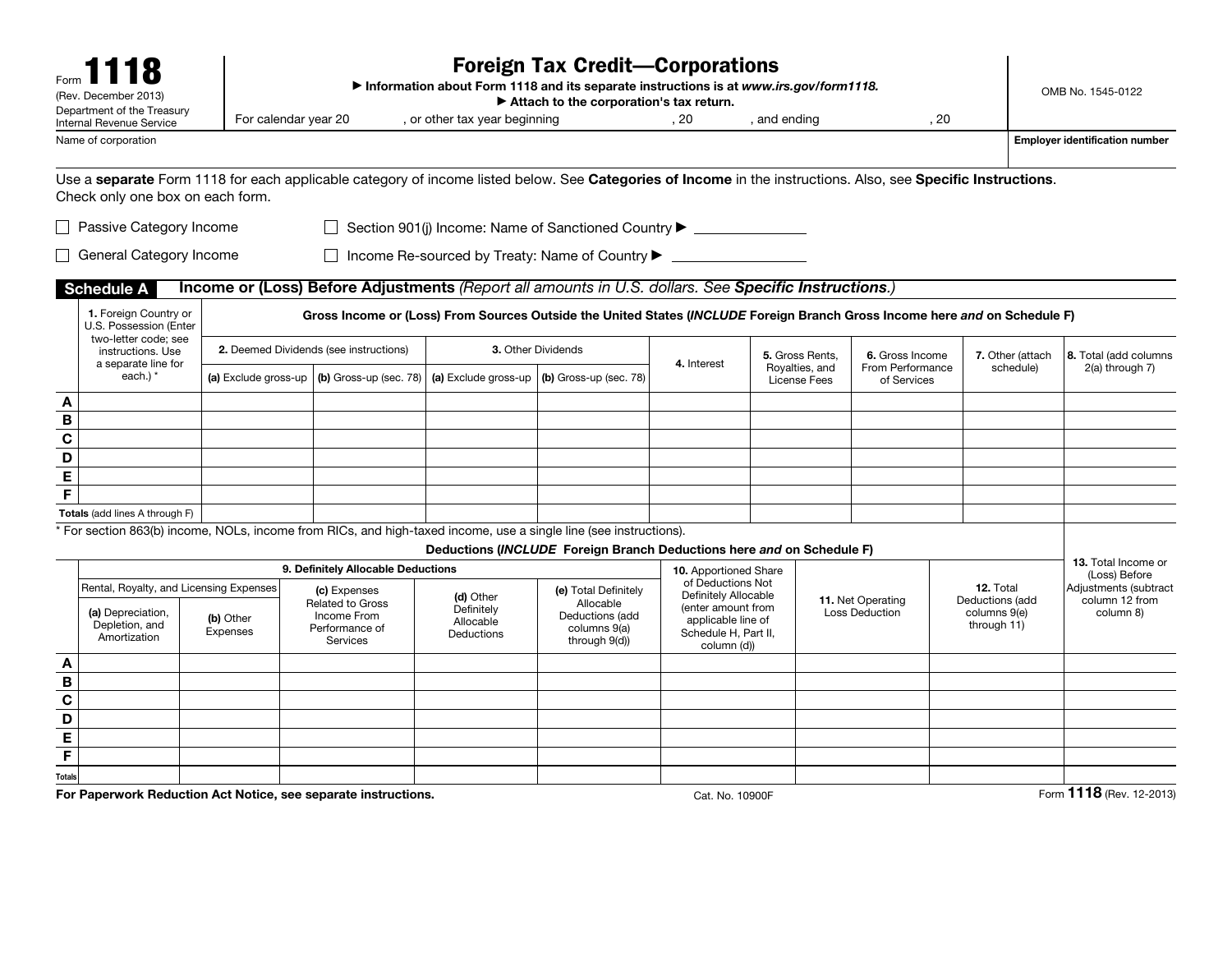|                                                                                                                                                                                                                                                                                                                                                                               | Schedule B               |                                                |                               |              | Foreign Tax Credit (Report all foreign tax amounts in U.S. dollars.)                                                                                                  |                              |                                         |                     |           |                                                                            |                                         |
|-------------------------------------------------------------------------------------------------------------------------------------------------------------------------------------------------------------------------------------------------------------------------------------------------------------------------------------------------------------------------------|--------------------------|------------------------------------------------|-------------------------------|--------------|-----------------------------------------------------------------------------------------------------------------------------------------------------------------------|------------------------------|-----------------------------------------|---------------------|-----------|----------------------------------------------------------------------------|-----------------------------------------|
|                                                                                                                                                                                                                                                                                                                                                                               |                          |                                                |                               |              | Part I-Foreign Taxes Paid, Accrued, and Deemed Paid (see instructions)                                                                                                |                              |                                         |                     |           |                                                                            |                                         |
|                                                                                                                                                                                                                                                                                                                                                                               |                          | 1. Credit is Claimed<br>for Taxes (check one): |                               |              | 2. Foreign Taxes Paid or Accrued (attach schedule showing amounts in foreign currency and conversion rate(s) used)                                                    |                              |                                         |                     |           |                                                                            | 3. Tax Deemed Paid<br>(from Schedule C- |
|                                                                                                                                                                                                                                                                                                                                                                               |                          |                                                | Tax Withheld at Source on:    |              |                                                                                                                                                                       |                              | Other Foreign Taxes Paid or Accrued on: |                     |           | (h) Total Foreign Taxes                                                    | Part I. column 12.                      |
|                                                                                                                                                                                                                                                                                                                                                                               | $\Box$ Paid<br>Date Paid | Accrued<br>Date Accrued                        | (a) Dividends                 | (b) Interest | (c) Rents, Royalties,<br>and License Fees                                                                                                                             | (d) Section<br>863(b) Income | (e) Foreign<br><b>Branch Income</b>     | (f) Services Income | (g) Other | Paid or Accrued (add<br>columns 2(a) through 2(g)) and Part III, column 8) | Part II, column 8(b),                   |
| A                                                                                                                                                                                                                                                                                                                                                                             |                          |                                                |                               |              |                                                                                                                                                                       |                              |                                         |                     |           |                                                                            |                                         |
| $\, {\bf B}$                                                                                                                                                                                                                                                                                                                                                                  |                          |                                                |                               |              |                                                                                                                                                                       |                              |                                         |                     |           |                                                                            |                                         |
| $\mathbf c$                                                                                                                                                                                                                                                                                                                                                                   |                          |                                                |                               |              |                                                                                                                                                                       |                              |                                         |                     |           |                                                                            |                                         |
| $\overline{\mathsf{D}}$                                                                                                                                                                                                                                                                                                                                                       |                          |                                                |                               |              |                                                                                                                                                                       |                              |                                         |                     |           |                                                                            |                                         |
| $\overline{E}$                                                                                                                                                                                                                                                                                                                                                                |                          |                                                |                               |              |                                                                                                                                                                       |                              |                                         |                     |           |                                                                            |                                         |
| $\overline{F}$                                                                                                                                                                                                                                                                                                                                                                |                          |                                                |                               |              |                                                                                                                                                                       |                              |                                         |                     |           |                                                                            |                                         |
|                                                                                                                                                                                                                                                                                                                                                                               |                          | Totals (add lines A through F)                 |                               |              |                                                                                                                                                                       |                              |                                         |                     |           |                                                                            |                                         |
|                                                                                                                                                                                                                                                                                                                                                                               |                          |                                                |                               |              | Part II-Separate Foreign Tax Credit (Complete a separate Part II for each applicable category of income.)                                                             |                              |                                         |                     |           |                                                                            |                                         |
| 1a                                                                                                                                                                                                                                                                                                                                                                            |                          |                                                |                               |              |                                                                                                                                                                       |                              |                                         |                     |           |                                                                            |                                         |
|                                                                                                                                                                                                                                                                                                                                                                               | b                        |                                                |                               |              | Foreign taxes paid or accrued by the corporation during prior tax years that were suspended due to the rules of section 909 and for                                   |                              |                                         |                     |           |                                                                            |                                         |
|                                                                                                                                                                                                                                                                                                                                                                               |                          |                                                |                               |              | which the related income is taken into account by the corporation during the current tax year (see instructions).                                                     |                              |                                         |                     |           |                                                                            |                                         |
| $\mathbf{2}$                                                                                                                                                                                                                                                                                                                                                                  |                          |                                                |                               |              |                                                                                                                                                                       |                              |                                         |                     |           |                                                                            |                                         |
| 3                                                                                                                                                                                                                                                                                                                                                                             |                          |                                                |                               |              |                                                                                                                                                                       |                              |                                         |                     |           |                                                                            |                                         |
| Taxes reclassified under high-tax kickout recovery and recovery and recovery and recovery and recovery and recovery and recovery and recovery and recovery and recovery and recovery and recovery and recovery and recovery an<br>4<br>Enter the sum of any carryover of foreign taxes (from Schedule K, line 3, column (xiv) and from Schedule I, Part III, line 3) plus any |                          |                                                |                               |              |                                                                                                                                                                       |                              |                                         |                     |           |                                                                            |                                         |
| 5                                                                                                                                                                                                                                                                                                                                                                             |                          |                                                |                               |              |                                                                                                                                                                       |                              |                                         |                     |           |                                                                            |                                         |
| 6                                                                                                                                                                                                                                                                                                                                                                             |                          |                                                |                               |              |                                                                                                                                                                       |                              |                                         |                     |           |                                                                            |                                         |
| 7                                                                                                                                                                                                                                                                                                                                                                             |                          |                                                |                               |              | Enter the amount from the applicable column of Schedule J, Part I, line 11 (see instructions). If Schedule J is not required to be completed, enter the               |                              |                                         |                     |           |                                                                            |                                         |
|                                                                                                                                                                                                                                                                                                                                                                               |                          |                                                |                               |              |                                                                                                                                                                       |                              |                                         |                     |           |                                                                            |                                         |
| 8a                                                                                                                                                                                                                                                                                                                                                                            |                          |                                                |                               |              | Total taxable income from all sources (enter taxable income from the corporation's tax return)                                                                        |                              |                                         |                     |           |                                                                            |                                         |
|                                                                                                                                                                                                                                                                                                                                                                               | b                        |                                                |                               |              |                                                                                                                                                                       |                              |                                         |                     |           |                                                                            |                                         |
|                                                                                                                                                                                                                                                                                                                                                                               | C                        |                                                | Subtract line 8b from line 8a |              |                                                                                                                                                                       |                              |                                         |                     |           |                                                                            |                                         |
| 9                                                                                                                                                                                                                                                                                                                                                                             |                          |                                                |                               |              |                                                                                                                                                                       |                              |                                         |                     |           |                                                                            |                                         |
| 10                                                                                                                                                                                                                                                                                                                                                                            |                          |                                                |                               |              | Total U.S. income tax against which credit is allowed (regular tax liability (see section 26(b)) minus American Samoa economic development credit)                    |                              |                                         |                     |           |                                                                            |                                         |
| 11                                                                                                                                                                                                                                                                                                                                                                            |                          |                                                |                               |              |                                                                                                                                                                       |                              |                                         |                     |           |                                                                            |                                         |
| 12                                                                                                                                                                                                                                                                                                                                                                            |                          |                                                |                               |              |                                                                                                                                                                       |                              |                                         |                     |           |                                                                            |                                         |
|                                                                                                                                                                                                                                                                                                                                                                               |                          |                                                |                               |              | Part III-Summary of Separate Credits (Enter amounts from Part II, line 12 for each applicable category of income. Do not include taxes paid to sanctioned countries.) |                              |                                         |                     |           |                                                                            |                                         |
| 1                                                                                                                                                                                                                                                                                                                                                                             |                          |                                                |                               |              |                                                                                                                                                                       |                              |                                         |                     |           |                                                                            |                                         |
| 2                                                                                                                                                                                                                                                                                                                                                                             |                          |                                                |                               |              |                                                                                                                                                                       |                              |                                         |                     |           |                                                                            |                                         |
| 3                                                                                                                                                                                                                                                                                                                                                                             |                          |                                                |                               |              |                                                                                                                                                                       |                              |                                         |                     |           |                                                                            |                                         |
| 4                                                                                                                                                                                                                                                                                                                                                                             |                          |                                                |                               |              |                                                                                                                                                                       |                              |                                         |                     |           |                                                                            |                                         |
| 5                                                                                                                                                                                                                                                                                                                                                                             |                          |                                                |                               |              |                                                                                                                                                                       |                              |                                         |                     |           |                                                                            |                                         |
| 6                                                                                                                                                                                                                                                                                                                                                                             |                          |                                                |                               |              |                                                                                                                                                                       |                              |                                         |                     |           |                                                                            |                                         |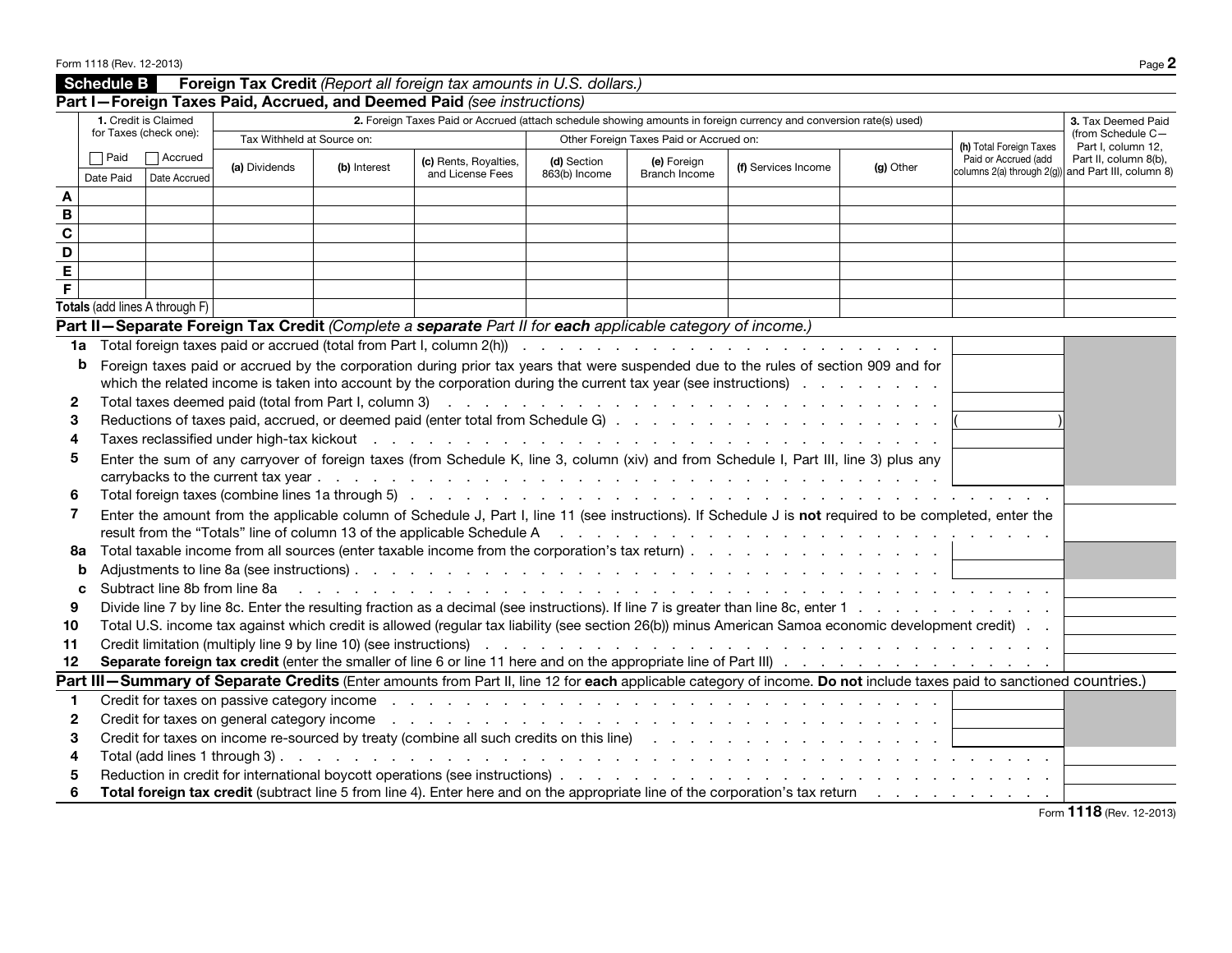## **Schedule C** Tax Deemed Paid by Domestic Corporation Filing Return

*Use this schedule to figure the tax deemed paid by the corporation with respect to dividends from a first-tier foreign corporation under section 902(a), and deemed*  inclusions of earnings from a first- or lower-tier foreign corporation under section 960(a). **Report all amounts in U.S. dollars unless otherwise specified.** 

#### Part I—Dividends and Deemed Inclusions From Post-1986 Undistributed Earnings 1a. Name of Foreign Corporation (identify DISCs and former DISCs) 1b. EIN (if any) of the foreign corporation 1c. Reference ID number (see instructions) 2. Tax Year End (Yr-Mo) (see instructions) 3. Country of Incorporation (enter country code - see instructions) 4. Post-1986 Undistributed Earnings (in functional currency —attach schedule) 5. Opening Balance in Post-1986 Foreign Income Taxes 6. Foreign Taxes Paid and Deemed Paid for Tax Year Indicated (a) Taxes Paid (b) Taxes Deemed Paid (from Schedule D, Part I — see instructions) 7. Post-1986 Foreign Income Taxes (add columns 5, 6(a), and 6(b)) 8. Dividends and Deemed Inclusions (a) Functional Currency (b) U.S. Dollars 9. Divide Column 8(a) by Column 4 10. Multiply column 7 by column 9 11. Section 960(c) Limitation 12. Tax Deemed Paid (subtract column 11 from column 10) Total (Add amounts in column 12. Enter the result here and include on "Totals" line of Schedule B, Part I, column 3.) . . . . . . . . . . . . . ▶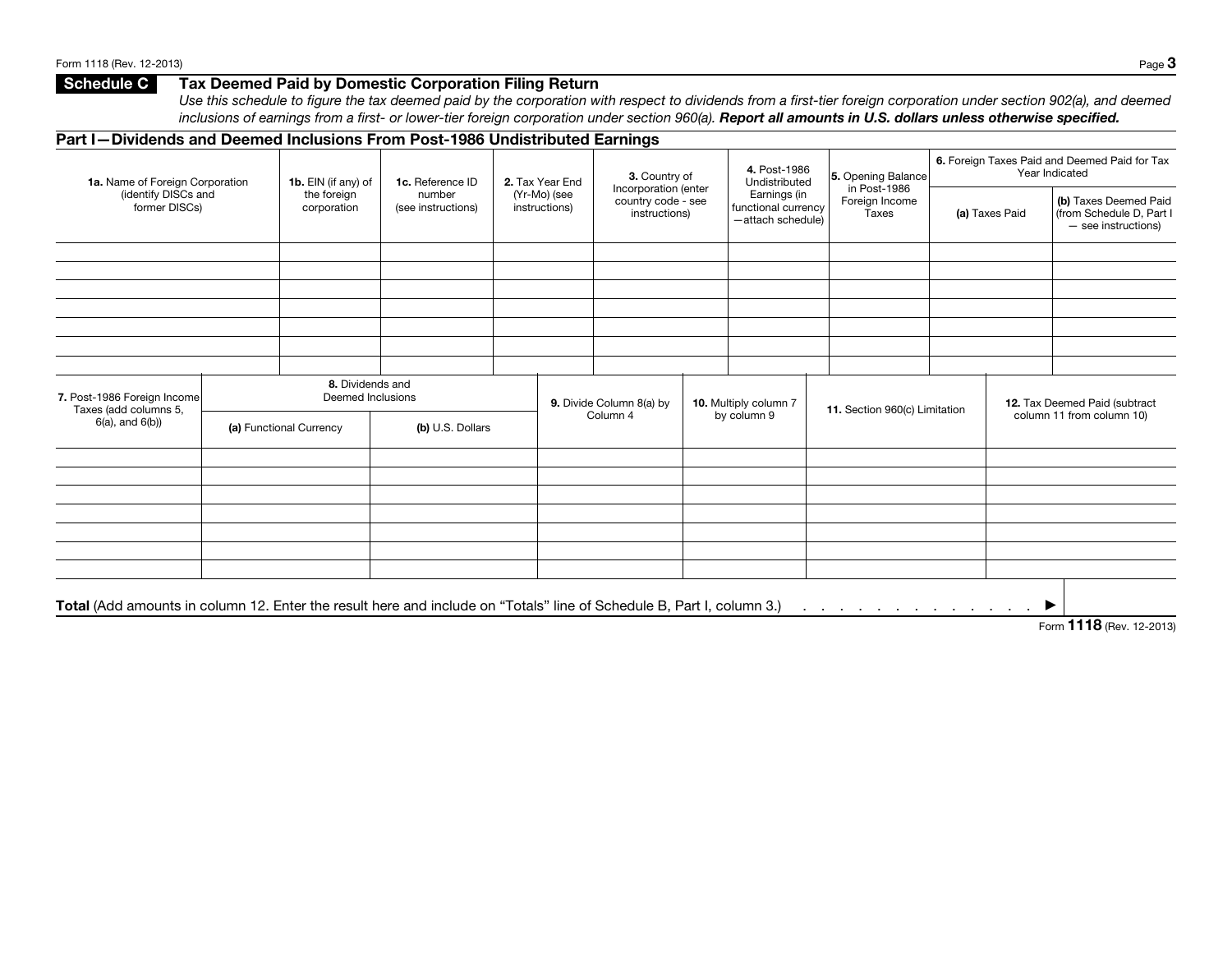| <b>Schedule C</b>                                                                                                                                                                      |                                                   |                            |                              |                                                  |                               |                                                     |                                       | Tax Deemed Paid by Domestic Corporation Filing Return (Continued) |                                                                                              |                                                                                                     |                                                                |                                                                         |                            |                            |                                                                    |  |                                           |                                                          |
|----------------------------------------------------------------------------------------------------------------------------------------------------------------------------------------|---------------------------------------------------|----------------------------|------------------------------|--------------------------------------------------|-------------------------------|-----------------------------------------------------|---------------------------------------|-------------------------------------------------------------------|----------------------------------------------------------------------------------------------|-----------------------------------------------------------------------------------------------------|----------------------------------------------------------------|-------------------------------------------------------------------------|----------------------------|----------------------------|--------------------------------------------------------------------|--|-------------------------------------------|----------------------------------------------------------|
| Part II-Dividends Paid Out of Pre-1987 Accumulated Profits                                                                                                                             |                                                   |                            |                              |                                                  |                               |                                                     |                                       |                                                                   |                                                                                              |                                                                                                     |                                                                |                                                                         |                            |                            |                                                                    |  |                                           |                                                          |
| 1a. Name of Foreign                                                                                                                                                                    |                                                   | <b>1b.</b> EIN (if any) of |                              | 1c. Reference ID   2. Tax Year End               |                               |                                                     | 3. Country of<br>Incorporation (enter |                                                                   |                                                                                              | 4. Accumulated<br>Profits for Tax Year Paid on Earnings<br>Indicated (in                            |                                                                | 5. Foreign Taxes<br>Paid and Deemed<br>and Profits                      |                            | 6. Dividends Paid          | 7. Divide Column                                                   |  |                                           | 8. Tax Deemed Paid<br>(see instructions)                 |
| Corporation (identify<br><b>DISCs and former</b><br>DISCs)                                                                                                                             |                                                   | the foreign<br>corporation | number (see<br>instructions) |                                                  | (Yr-Mo) (see<br>instructions) |                                                     | country code - see<br>instructions)   |                                                                   | unctional currency (E&P) for Tax Year<br>computed under<br>section 902) (attach<br>schedule) |                                                                                                     | Indicated<br>(in functional<br>currency)<br>(see instructions) |                                                                         | (a) Functional<br>Currency | (b) U.S. Dollars           | $6(a)$ by<br>Column 4                                              |  | (a) Functional<br>Currency                | (b) U.S. Dollars                                         |
|                                                                                                                                                                                        |                                                   |                            |                              |                                                  |                               |                                                     |                                       |                                                                   |                                                                                              |                                                                                                     |                                                                |                                                                         |                            |                            |                                                                    |  |                                           |                                                          |
| Total (Add amounts in column 8b. Enter the result here and include on "Totals" line of Schedule B, Part I, column 3.)<br>Part III-Deemed Inclusions From Pre-1987 Earnings and Profits |                                                   |                            |                              |                                                  |                               |                                                     |                                       |                                                                   |                                                                                              | 4. E&P for Tax Year<br>Indicated                                                                    |                                                                |                                                                         |                            | 6. Deemed Inclusions       | . The second contract is a set of the set of $\blacktriangleright$ |  |                                           |                                                          |
| 1a. Name of Foreign                                                                                                                                                                    |                                                   |                            |                              |                                                  |                               |                                                     |                                       | 3. Country of                                                     |                                                                                              | (in functional                                                                                      |                                                                | 5. Foreign Taxes                                                        |                            |                            |                                                                    |  |                                           |                                                          |
| Corporation (identify<br>DISCs and former<br>DISCs)                                                                                                                                    | 1b. EIN (if any) of<br>the foreign<br>corporation |                            |                              | 1c. Reference ID<br>number (see<br>instructions) |                               | 2. Tax Year<br>End (Yr-Mo)<br>(see<br>instructions) |                                       | Incorporation<br>(enter country<br>code - see<br>instructions)    |                                                                                              | currency<br>translated from U.S.<br>dollars,<br>computed under<br>section 964) (attach<br>schedule) |                                                                | Paid and Deemed<br>Paid for<br>Tax Year Indicated<br>(see instructions) |                            | (a) Functional<br>Currency | (b) U.S. Dollars                                                   |  | 7. Divide Column<br>$6(a)$ by<br>Column 4 | 8. Tax Deemed Paid<br>(multiply column 5<br>by column 7) |
|                                                                                                                                                                                        |                                                   |                            |                              |                                                  |                               |                                                     |                                       |                                                                   |                                                                                              |                                                                                                     |                                                                |                                                                         |                            |                            |                                                                    |  |                                           |                                                          |
|                                                                                                                                                                                        |                                                   |                            |                              |                                                  |                               |                                                     |                                       |                                                                   |                                                                                              |                                                                                                     |                                                                |                                                                         |                            |                            |                                                                    |  |                                           |                                                          |
|                                                                                                                                                                                        |                                                   |                            |                              |                                                  |                               |                                                     |                                       |                                                                   |                                                                                              |                                                                                                     |                                                                |                                                                         |                            |                            |                                                                    |  |                                           |                                                          |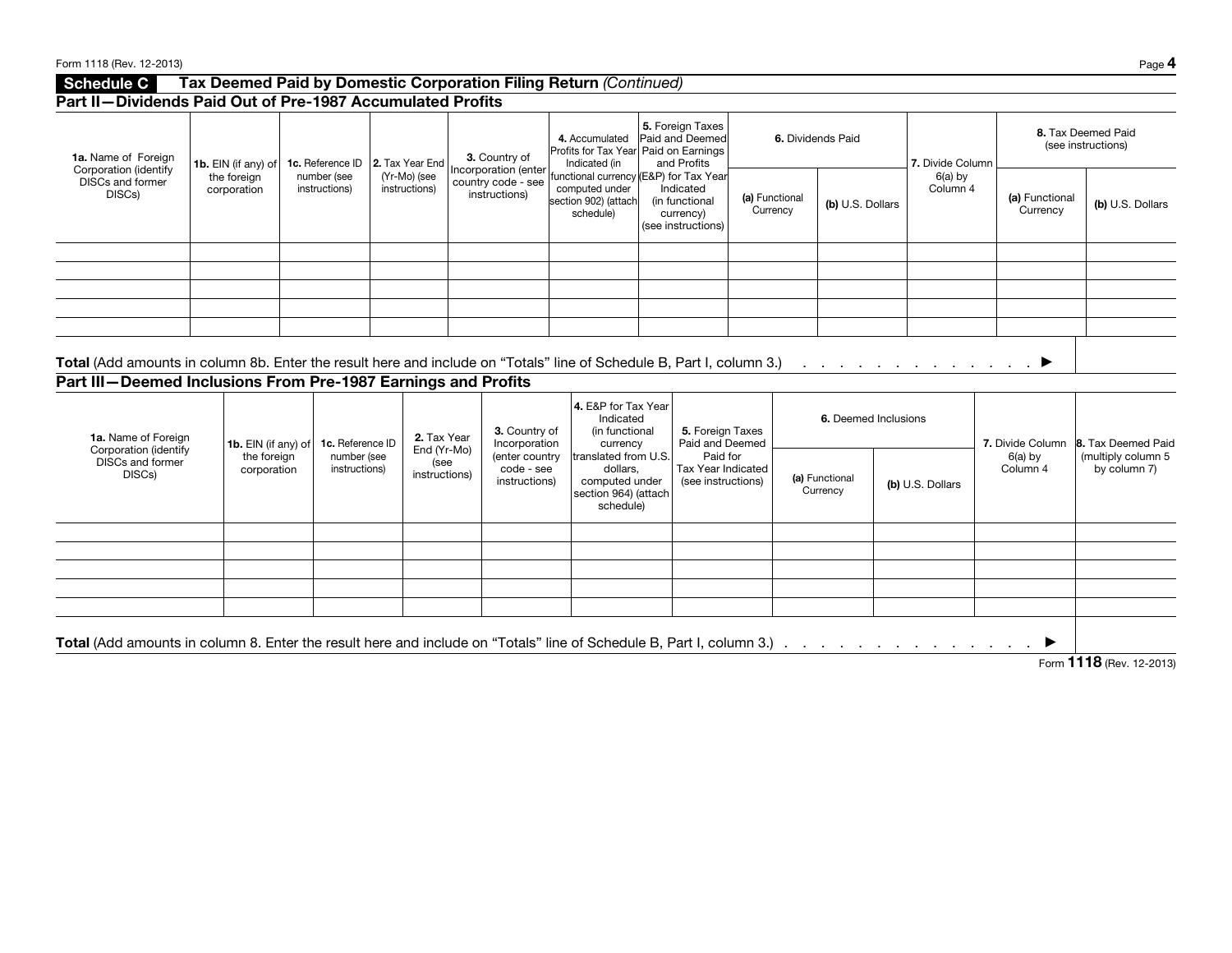# Schedule D Tax Deemed Paid by First- and Second-Tier Foreign Corporations under Section 902(b)

*Use Part I to compute the tax deemed paid by a first-tier foreign corporation with respect to dividends from a second-tier foreign corporation. Use Part II to*  compute the tax deemed paid by a second-tier foreign corporation with respect to dividends from a third-tier foreign corporation. Report all amounts in U.S. *dollars unless otherwise specified.*

### Part I—Tax Deemed Paid by First-Tier Foreign Corporations

Section A-Dividends Paid Out of Post-1986 Undistributed Earnings (Include the column 10 results in Schedule C, Part I, column 6(b).)

| 1a. Name of Second-Tier Foreign Corporation<br>and Its Related First-Tier Foreign Corporation                                      |                                           | 1b. EIN (if any) of the<br>second-tier foreign<br>corporation |                               | 1c. Reference ID number<br>(see instructions)        |                                                                | 2. Tax Year End (Yr-Mo) (see<br>instructions)                |                                   | 3. Country of Incorporation<br>(enter country code - see<br>instructions) | 4. Post-1986 Undistributed<br>Earnings (in functional<br>currency-attach schedule) |                                                             |                                              | 5. Opening Balance in<br>Post-1986 Foreign Income<br><b>Taxes</b> |
|------------------------------------------------------------------------------------------------------------------------------------|-------------------------------------------|---------------------------------------------------------------|-------------------------------|------------------------------------------------------|----------------------------------------------------------------|--------------------------------------------------------------|-----------------------------------|---------------------------------------------------------------------------|------------------------------------------------------------------------------------|-------------------------------------------------------------|----------------------------------------------|-------------------------------------------------------------------|
|                                                                                                                                    |                                           |                                                               |                               |                                                      |                                                                |                                                              |                                   |                                                                           |                                                                                    |                                                             |                                              |                                                                   |
|                                                                                                                                    |                                           |                                                               |                               |                                                      |                                                                |                                                              |                                   |                                                                           |                                                                                    |                                                             |                                              |                                                                   |
|                                                                                                                                    |                                           |                                                               |                               |                                                      |                                                                |                                                              |                                   |                                                                           |                                                                                    |                                                             |                                              |                                                                   |
|                                                                                                                                    |                                           |                                                               |                               |                                                      |                                                                |                                                              |                                   |                                                                           |                                                                                    |                                                             |                                              |                                                                   |
| 6. Foreign Taxes Paid and Deemed Paid for Tax Year Indicated<br>(b) Taxes Deemed Paid (see<br>(a) Taxes Paid<br>instructions)      |                                           |                                                               |                               | 7. Post-1986 Foreign Income<br>Taxes (add columns 5, |                                                                | 8. Dividends Paid (in functional currency)                   |                                   |                                                                           | 9. Divide Column 8(a) by                                                           |                                                             | 10. Tax Deemed Paid<br>(multiply column 7 by |                                                                   |
|                                                                                                                                    |                                           |                                                               |                               | $6(a)$ , and $6(b)$                                  |                                                                | (a) of Second-tier Corporation                               | (b) of First-tier Corporation     |                                                                           | Column 4                                                                           |                                                             |                                              | column 9)                                                         |
|                                                                                                                                    |                                           |                                                               |                               |                                                      |                                                                |                                                              |                                   |                                                                           |                                                                                    |                                                             |                                              |                                                                   |
|                                                                                                                                    |                                           |                                                               |                               |                                                      |                                                                |                                                              |                                   |                                                                           |                                                                                    |                                                             |                                              |                                                                   |
|                                                                                                                                    |                                           |                                                               |                               |                                                      |                                                                |                                                              |                                   |                                                                           |                                                                                    |                                                             |                                              |                                                                   |
|                                                                                                                                    |                                           |                                                               |                               |                                                      |                                                                |                                                              |                                   |                                                                           |                                                                                    |                                                             |                                              |                                                                   |
| Section B-Dividends Paid Out of Pre-1987 Accumulated Profits (Include the column 8(b) results in Schedule C, Part I, column 6(b).) |                                           |                                                               |                               |                                                      |                                                                |                                                              |                                   |                                                                           |                                                                                    |                                                             |                                              |                                                                   |
| 1a. Name of Second-Tier                                                                                                            | 1b. EIN (if any) of                       | 1c. Reference ID   2. Tax Year End                            |                               | 3. Country of<br>Incorporation                       | 4. Accumulated<br>Profits for Tax                              | 5. Foreign Taxes<br>Paid and Deemed<br>Paid for Tax Year     |                                   | 6. Dividends Paid (in functional<br>currency)                             | 7. Divide Column                                                                   |                                                             | 8. Tax Deemed Paid<br>(see instructions)     |                                                                   |
| Foreign Corporation and Its<br>Related First-Tier Foreign<br>Corporation                                                           | the second-tier<br>foreign<br>corporation | number (see<br>instructions)                                  | (Yr-Mo) (see<br>instructions) | (enter country<br>code - see<br>instructions)        | Year Indicated (in<br>functional currency<br>-attach schedule) | Indicated<br>(in functional<br>currency-see<br>instructions) | (a) of Second-tier<br>Corporation | (b) of First-tier<br>Corporation                                          | $6(a)$ by<br>Column 4                                                              | (a) Functional<br>Currency of<br>Second-tier<br>Corporation |                                              | (b) U.S. Dollars                                                  |
|                                                                                                                                    |                                           |                                                               |                               |                                                      |                                                                |                                                              |                                   |                                                                           |                                                                                    |                                                             |                                              |                                                                   |
|                                                                                                                                    |                                           |                                                               |                               |                                                      |                                                                |                                                              |                                   |                                                                           |                                                                                    |                                                             |                                              |                                                                   |
|                                                                                                                                    |                                           |                                                               |                               |                                                      |                                                                |                                                              |                                   |                                                                           |                                                                                    |                                                             |                                              |                                                                   |
|                                                                                                                                    |                                           |                                                               |                               |                                                      |                                                                |                                                              |                                   |                                                                           |                                                                                    |                                                             |                                              |                                                                   |
|                                                                                                                                    |                                           |                                                               |                               |                                                      |                                                                |                                                              |                                   |                                                                           |                                                                                    |                                                             |                                              |                                                                   |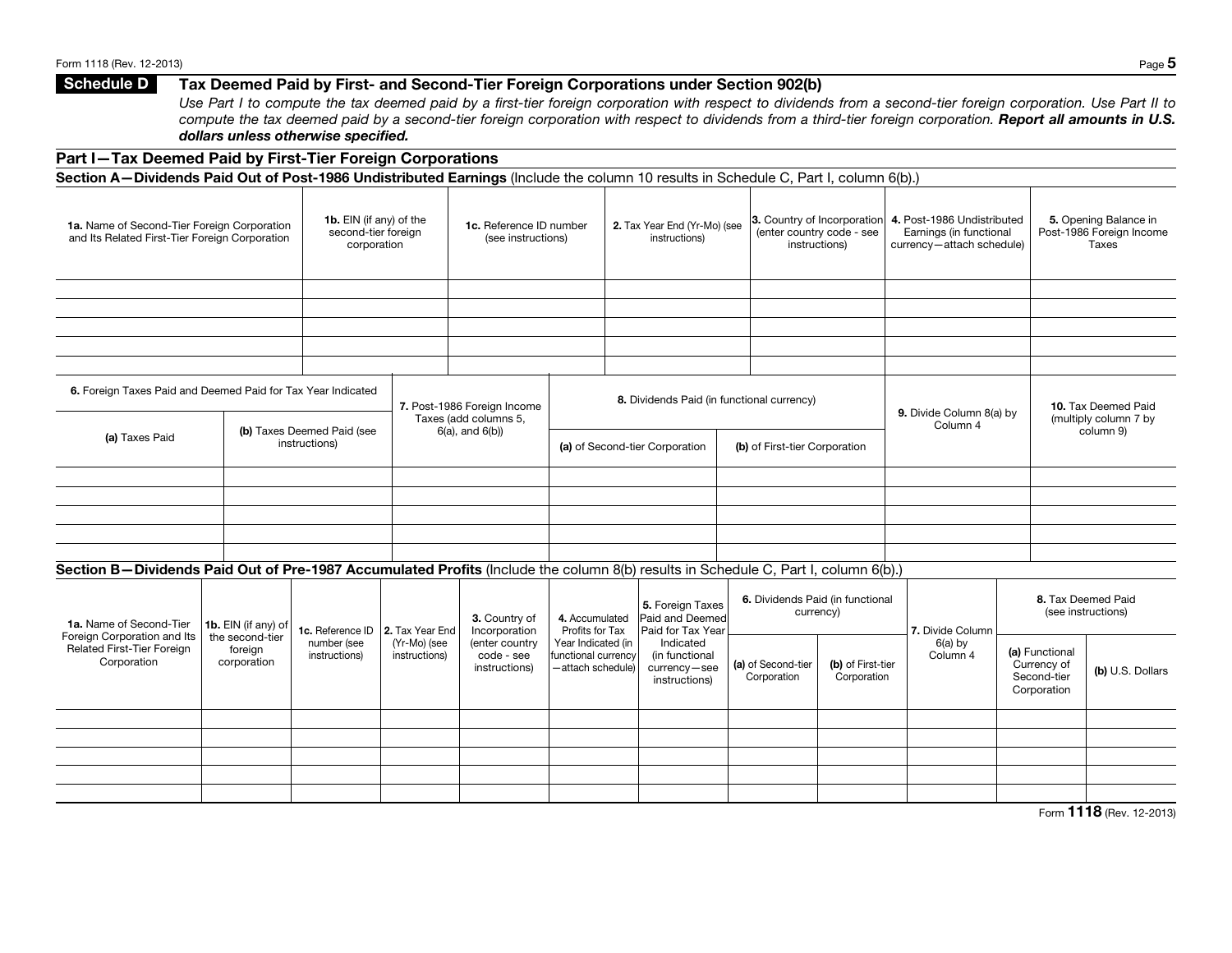| Form 1118 (Rev. 12-2013)                                                                                                                                                                              |                                                                                                               |                                                            |                               |                                                                                                 |                                                           |                                                                               |                                            |                                                                              |                                                                                    |                                                               | Page 6                                                     |  |
|-------------------------------------------------------------------------------------------------------------------------------------------------------------------------------------------------------|---------------------------------------------------------------------------------------------------------------|------------------------------------------------------------|-------------------------------|-------------------------------------------------------------------------------------------------|-----------------------------------------------------------|-------------------------------------------------------------------------------|--------------------------------------------|------------------------------------------------------------------------------|------------------------------------------------------------------------------------|---------------------------------------------------------------|------------------------------------------------------------|--|
| Schedule D                                                                                                                                                                                            |                                                                                                               |                                                            |                               | Tax Deemed Paid by First- and Second-Tier Foreign Corporations under Section 902(b) (Continued) |                                                           |                                                                               |                                            |                                                                              |                                                                                    |                                                               |                                                            |  |
| Part II-Tax Deemed Paid by Second-Tier Foreign Corporations<br>Section A-Dividends Paid Out of Post-1986 Undistributed Earnings (Include the column 10 results in Section A, column 6(b), of Part I.) |                                                                                                               |                                                            |                               |                                                                                                 |                                                           |                                                                               |                                            |                                                                              |                                                                                    |                                                               |                                                            |  |
|                                                                                                                                                                                                       |                                                                                                               |                                                            |                               |                                                                                                 |                                                           |                                                                               |                                            |                                                                              |                                                                                    |                                                               |                                                            |  |
| 1a. Name of Third-Tier Foreign Corporation and<br>Its Related Second-Tier Foreign Corporation                                                                                                         |                                                                                                               | 1b. EIN (if any) of the third-<br>tier foreign corporation |                               | 1c. Reference ID number<br>(see instructions)                                                   |                                                           | 2. Tax Year End (Yr-Mo) (see<br>instructions)                                 |                                            | 3. Country of<br>Incorporation (enter<br>country code - see<br>instructions) | 4. Post-1986 Undistributed<br>Earnings (in functional<br>currency-attach schedule) |                                                               | 5. Opening Balance in<br>Post-1986 Foreign Income<br>Taxes |  |
|                                                                                                                                                                                                       |                                                                                                               |                                                            |                               |                                                                                                 |                                                           |                                                                               |                                            |                                                                              |                                                                                    |                                                               |                                                            |  |
|                                                                                                                                                                                                       |                                                                                                               |                                                            |                               |                                                                                                 |                                                           |                                                                               |                                            |                                                                              |                                                                                    |                                                               |                                                            |  |
|                                                                                                                                                                                                       |                                                                                                               |                                                            |                               |                                                                                                 |                                                           |                                                                               |                                            |                                                                              |                                                                                    |                                                               |                                                            |  |
|                                                                                                                                                                                                       | 6. Foreign Taxes Paid and Deemed Paid for Tax Year Indicated<br>(b) Taxes Deemed Paid (from<br>(a) Taxes Paid |                                                            |                               | 7. Post-1986 Foreign Income<br>Taxes (add columns 5,                                            |                                                           |                                                                               | 8. Dividends Paid (in functional currency) |                                                                              | 9. Divide Column 8(a) by<br>Column 4                                               |                                                               | 10. Tax Deemed Paid<br>(multiply column 7 by<br>column 9)  |  |
|                                                                                                                                                                                                       |                                                                                                               | Schedule E, Part I, column 10)                             |                               | $6(a)$ , and $6(b)$                                                                             | (a) of Third-tier Corporation                             |                                                                               | (b) of Second-tier Corporation             |                                                                              |                                                                                    |                                                               |                                                            |  |
|                                                                                                                                                                                                       |                                                                                                               |                                                            |                               |                                                                                                 |                                                           |                                                                               |                                            |                                                                              |                                                                                    |                                                               |                                                            |  |
|                                                                                                                                                                                                       |                                                                                                               |                                                            |                               |                                                                                                 |                                                           |                                                                               |                                            |                                                                              |                                                                                    |                                                               |                                                            |  |
|                                                                                                                                                                                                       |                                                                                                               |                                                            |                               |                                                                                                 |                                                           |                                                                               |                                            |                                                                              |                                                                                    |                                                               |                                                            |  |
| Section B-Dividends Paid Out of Pre-1987 Accumulated Profits (Include the column 8(b) results in Section A, column 6(b), of Part I.)                                                                  |                                                                                                               |                                                            |                               |                                                                                                 |                                                           |                                                                               |                                            |                                                                              |                                                                                    |                                                               |                                                            |  |
| 1a. Name of Third-Tier                                                                                                                                                                                | 1b. EIN (if any) of                                                                                           | 1c. Reference ID   2. Tax Year End                         |                               | 3. Country of<br>Incorporation                                                                  | 4. Accumulated                                            | 5. Foreign Taxes<br>Paid and Deemed<br>Profits for Tax Year Paid for Tax Year |                                            | 6. Dividends Paid (in functional<br>currency)                                | 7. Divide Column                                                                   |                                                               | 8. Tax Deemed Paid<br>(see instructions)                   |  |
| Foreign Corporation and Its<br>Related Second-Tier Foreign<br>Corporation                                                                                                                             | the third-tier<br>foreign<br>corporation                                                                      | number (see<br>instructions)                               | (Yr-Mo) (see<br>instructions) | (enter country<br>code - see<br>instructions)                                                   | Indicated (in<br>functional currency<br>-attach schedule) | Indicated<br>(in functional<br>currency-see<br>instructions)                  | (a) of Third-tier<br>Corporation           | (b) of Second-tier<br>Corporation                                            | $6(a)$ by<br>Column 4                                                              | (a) In Functional<br>Currency of<br>Third-tier<br>Corporation | (b) U.S. Dollars                                           |  |
|                                                                                                                                                                                                       |                                                                                                               |                                                            |                               |                                                                                                 |                                                           |                                                                               |                                            |                                                                              |                                                                                    |                                                               |                                                            |  |
|                                                                                                                                                                                                       |                                                                                                               |                                                            |                               |                                                                                                 |                                                           |                                                                               |                                            |                                                                              |                                                                                    |                                                               |                                                            |  |
|                                                                                                                                                                                                       |                                                                                                               |                                                            |                               |                                                                                                 |                                                           |                                                                               |                                            |                                                                              |                                                                                    |                                                               |                                                            |  |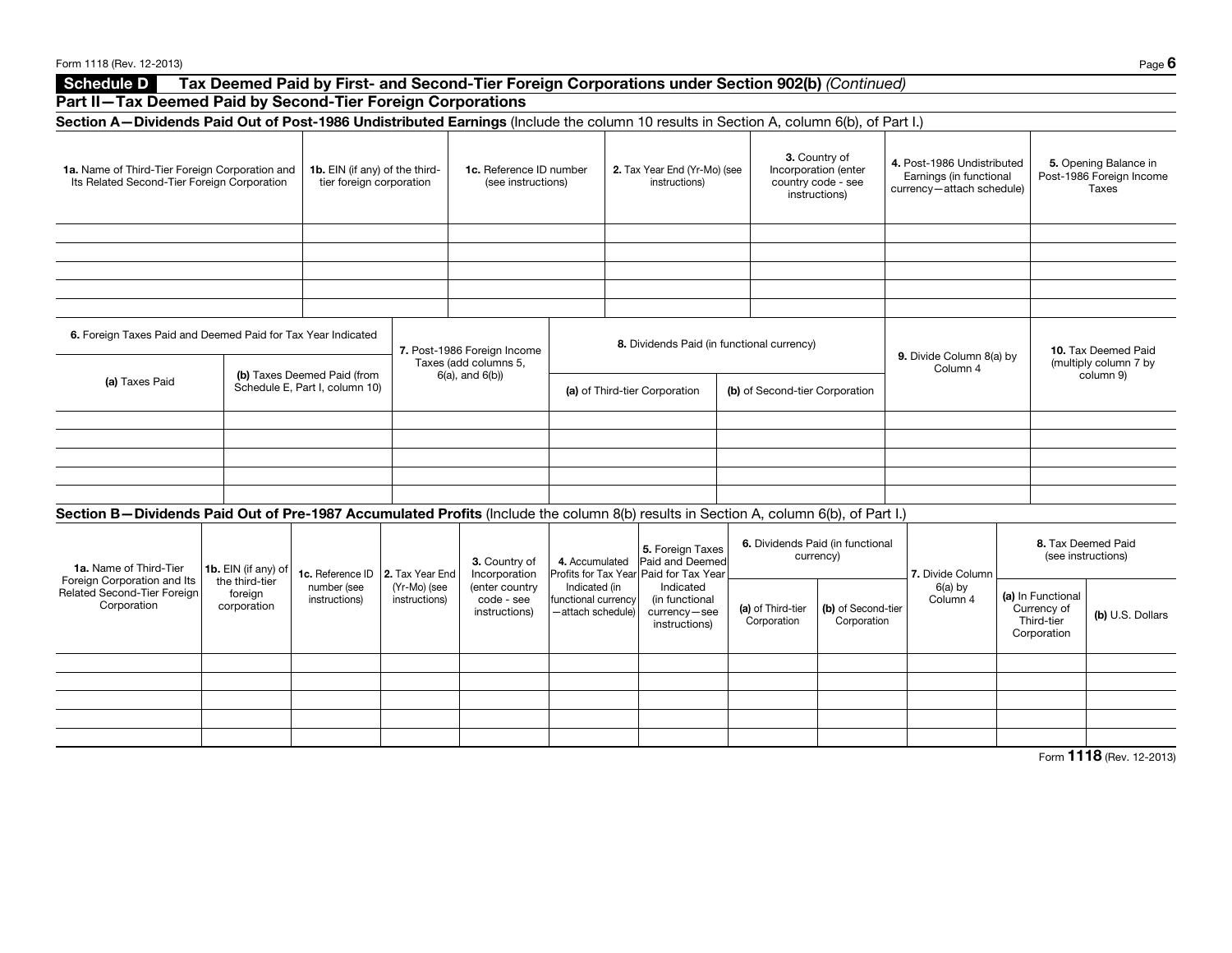## Form 1118 (Rev. 12-2013) Page 7 Schedule E Tax Deemed Paid by Certain Third-, Fourth-, and Fifth-Tier Foreign Corporations Under Section 902(b) *Use this schedule to report taxes deemed paid with respect to dividends from eligible post-1986 undistributed earnings of fourth-, fifth- and sixth-tier controlled*

|  | foreign corporations. Report all amounts in U.S. dollars unless otherwise specified. |
|--|--------------------------------------------------------------------------------------|
|  |                                                                                      |

| <b>Part I-Tax Deemed Paid by Third-Tier Foreign Corporations</b> (Include the column 10 results in Schedule D, Part II, Section A, column 6(b).) |  |                                                               |                                                |                                               |                        |                                               |                                                                          |                                                                                    |                                                            |
|--------------------------------------------------------------------------------------------------------------------------------------------------|--|---------------------------------------------------------------|------------------------------------------------|-----------------------------------------------|------------------------|-----------------------------------------------|--------------------------------------------------------------------------|------------------------------------------------------------------------------------|------------------------------------------------------------|
| 1a. Name of Fourth-Tier Foreign Corporation and<br>Its Related Third-Tier Foreign Corporation                                                    |  | 1b. EIN (if any) of the<br>fourth-tier foreign<br>corporation |                                                | 1c. Reference ID number<br>(see instructions) |                        | 2. Tax Year End (Yr-Mo) (see<br>instructions) | 3. Country of Incorporation<br>(enter country code- see<br>instructions) | 4. Post-1986 Undistributed<br>Earnings (in functional<br>currency-attach schedule) | 5. Opening Balance in<br>Post-1986 Foreign Income<br>Taxes |
|                                                                                                                                                  |  |                                                               |                                                |                                               |                        |                                               |                                                                          |                                                                                    |                                                            |
|                                                                                                                                                  |  |                                                               |                                                |                                               |                        |                                               |                                                                          |                                                                                    |                                                            |
|                                                                                                                                                  |  |                                                               |                                                |                                               |                        |                                               |                                                                          |                                                                                    |                                                            |
|                                                                                                                                                  |  |                                                               |                                                |                                               |                        |                                               |                                                                          |                                                                                    |                                                            |
| 6. Foreign Taxes Paid and Deemed Paid for Tax Year Indicated                                                                                     |  |                                                               |                                                | 7. Post-1986 Foreign Income                   |                        | 8. Dividends Paid (in functional currency)    |                                                                          | 9. Divide Column 8(a) by                                                           | 10. Tax Deemed Paid<br>(multiply column 7 by               |
| (a) Taxes Paid                                                                                                                                   |  | (b) Taxes Deemed Paid (from<br>Part II, column 10)            | Taxes (add columns 5,<br>$6(a)$ , and $6(b)$ ) |                                               | (a) of Fourth-tier CFC |                                               | (b) of Third-tier CFC                                                    | Column 4                                                                           | column 9)                                                  |
|                                                                                                                                                  |  |                                                               |                                                |                                               |                        |                                               |                                                                          |                                                                                    |                                                            |
|                                                                                                                                                  |  |                                                               |                                                |                                               |                        |                                               |                                                                          |                                                                                    |                                                            |
|                                                                                                                                                  |  |                                                               |                                                |                                               |                        |                                               |                                                                          |                                                                                    |                                                            |
|                                                                                                                                                  |  |                                                               |                                                |                                               |                        |                                               |                                                                          |                                                                                    |                                                            |
|                                                                                                                                                  |  |                                                               |                                                |                                               |                        |                                               |                                                                          |                                                                                    |                                                            |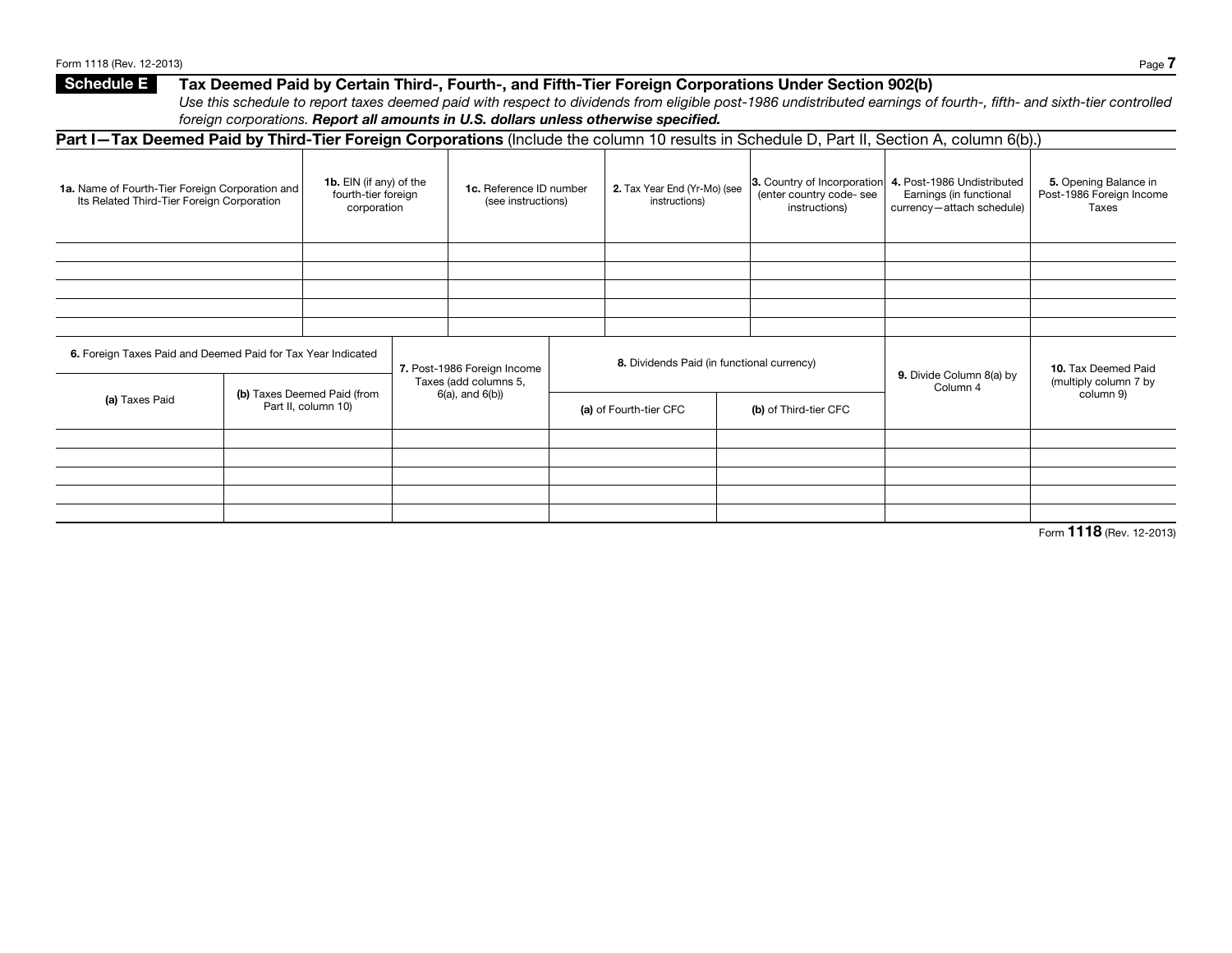| Form 1118 (Rev. 12-2013)                                                                                                     |  |                                                           |  |                                                                      |                                               |                                                                                                                  |                                                                                    | Page 8                                                     |
|------------------------------------------------------------------------------------------------------------------------------|--|-----------------------------------------------------------|--|----------------------------------------------------------------------|-----------------------------------------------|------------------------------------------------------------------------------------------------------------------|------------------------------------------------------------------------------------|------------------------------------------------------------|
| <b>Schedule E</b>                                                                                                            |  |                                                           |  |                                                                      |                                               | Tax Deemed Paid by Certain Third-, Fourth-, and Fifth-Tier Foreign Corporations Under Section 902(b) (Continued) |                                                                                    |                                                            |
| Part II-Tax Deemed Paid by Fourth-Tier Foreign Corporations (Include the column 10 results in column 6(b) of Part I above.)  |  |                                                           |  |                                                                      |                                               |                                                                                                                  |                                                                                    |                                                            |
| 1a. Name of Fifth-Tier Foreign Corporation and Its<br>Related Fourth-Tier Foreign Corporation                                |  | 1b. EIN (if any) of the<br>fifth-tier foreign corporation |  | 1c. Reference ID number<br>(see instructions)                        | 2. Tax Year End (Yr-Mo) (see<br>instructions) | 3. Country of<br>Incorporation (enter<br>country code - see<br>instructions)                                     | 4. Post-1986 Undistributed<br>Earnings (in functional<br>currency-attach schedule) | 5. Opening Balance in<br>Post-1986 Foreign Income<br>Taxes |
|                                                                                                                              |  |                                                           |  |                                                                      |                                               |                                                                                                                  |                                                                                    |                                                            |
|                                                                                                                              |  |                                                           |  |                                                                      |                                               |                                                                                                                  |                                                                                    |                                                            |
| 6. Foreign Taxes Paid and Deemed Paid for Tax Year Indicated                                                                 |  |                                                           |  | 7. Post-1986 Foreign Income<br>Taxes (add columns 5,                 | 8. Dividends Paid (in functional currency)    |                                                                                                                  | 9. Divide Column 8(a) by                                                           | 10. Tax Deemed Paid<br>(multiply column 7 by               |
| (a) Taxes Paid                                                                                                               |  | (b) Taxes Deemed Paid (from<br>Part III, column 10)       |  | $6(a)$ , and $6(b)$                                                  | (a) of Fifth-tier CFC                         | (b) of Fourth-tier CFC                                                                                           | Column 4                                                                           | column 9)                                                  |
|                                                                                                                              |  |                                                           |  |                                                                      |                                               |                                                                                                                  |                                                                                    |                                                            |
|                                                                                                                              |  |                                                           |  |                                                                      |                                               |                                                                                                                  |                                                                                    |                                                            |
|                                                                                                                              |  |                                                           |  |                                                                      |                                               |                                                                                                                  |                                                                                    |                                                            |
|                                                                                                                              |  |                                                           |  |                                                                      |                                               |                                                                                                                  |                                                                                    |                                                            |
| Part III-Tax Deemed Paid by Fifth-Tier Foreign Corporations (Include the column 10 results in column 6(b) of Part II above.) |  |                                                           |  |                                                                      |                                               |                                                                                                                  |                                                                                    |                                                            |
| 1a. Name of Sixth-Tier Foreign Corporation and<br>Its Related Fifth-Tier Foreign Corporation                                 |  | 1b. EIN (if any) of the<br>sixth-tier foreign corporation |  | 1c. Reference ID number<br>(see instructions)                        | 2. Tax Year End (Yr-Mo) (see<br>instructions) | 3. Country of<br>Incorporation (enter<br>country code - see<br>instructions)                                     | 4. Post-1986 Undistributed<br>Earnings (in functional<br>currency-attach schedule) | 5. Opening Balance in<br>Post-1986 Foreign Income<br>Taxes |
|                                                                                                                              |  |                                                           |  |                                                                      |                                               |                                                                                                                  |                                                                                    |                                                            |
|                                                                                                                              |  |                                                           |  |                                                                      |                                               |                                                                                                                  |                                                                                    |                                                            |
|                                                                                                                              |  |                                                           |  |                                                                      |                                               |                                                                                                                  |                                                                                    |                                                            |
|                                                                                                                              |  |                                                           |  |                                                                      |                                               |                                                                                                                  |                                                                                    |                                                            |
| 6. Foreign Taxes Paid for Tax Year Indicated                                                                                 |  |                                                           |  | 7. Post-1986 Foreign<br><b>Income Taxes</b><br>(add columns 5 and 6) | 8. Dividends Paid (in functional currency)    |                                                                                                                  | 9. Divide Column 8(a) by<br>Column 4                                               | 10. Tax Deemed Paid<br>(multiply column 7 by<br>column 9)  |
|                                                                                                                              |  |                                                           |  |                                                                      | (a) of Sixth-tier CFC                         | (b) of Fifth-tier CFC                                                                                            |                                                                                    |                                                            |
|                                                                                                                              |  |                                                           |  |                                                                      |                                               |                                                                                                                  |                                                                                    |                                                            |
|                                                                                                                              |  |                                                           |  |                                                                      |                                               |                                                                                                                  |                                                                                    |                                                            |
|                                                                                                                              |  |                                                           |  |                                                                      |                                               |                                                                                                                  |                                                                                    |                                                            |
|                                                                                                                              |  |                                                           |  |                                                                      |                                               |                                                                                                                  |                                                                                    |                                                            |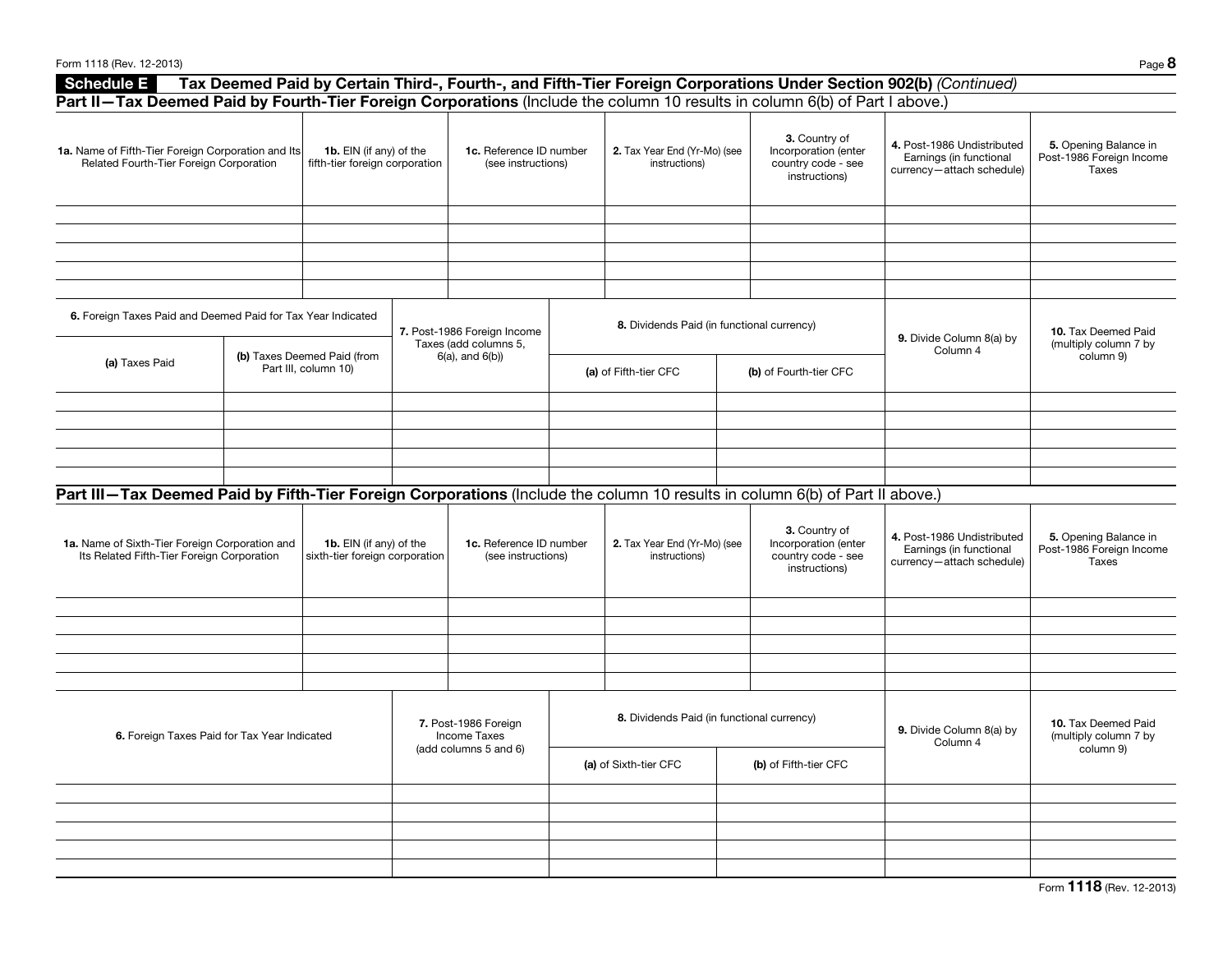|   | Form 1118 (Rev. 12-2013)                                                                   |                 |                                                              |    | Page 9                                                                                                                                |
|---|--------------------------------------------------------------------------------------------|-----------------|--------------------------------------------------------------|----|---------------------------------------------------------------------------------------------------------------------------------------|
|   | <b>Schedule F</b><br><b>Branches</b>                                                       |                 | Gross Income and Definitely Allocable Deductions for Foreign |    | Schedule G<br><b>Reductions of Taxes Paid, Accrued, or Deemed Paid</b><br><b>Part I - Reduction Amounts</b>                           |
|   | 1. Foreign Country or U.S. Possession (Enter<br>two-letter code from Schedule A, column 1. | 2. Gross Income | 3. Definitely Allocable<br><b>Deductions</b>                 | A  | Reduction of Taxes Under Section 901(e)-Attach<br>separate schedule                                                                   |
|   | Use a separate line for each.)                                                             |                 |                                                              | B. | Reduction of Foreign Oil and Gas Taxes-Enter<br>amount from Schedule I, Part II, line 4                                               |
| A |                                                                                            |                 |                                                              |    | Reduction of Taxes Due to International Boycott Provisions-                                                                           |
| в |                                                                                            |                 |                                                              | C  | Enter appropriate portion of Schedule C (Form 5713), line 2b.<br><b>Important:</b> Enter only "specifically attributable taxes" here. |
| C |                                                                                            |                 |                                                              | D  | Reduction of Taxes for Section 6038(c) Penalty-<br>Attach separate schedule                                                           |
| D |                                                                                            |                 |                                                              | Е  | Taxes suspended under section 909                                                                                                     |
| Е |                                                                                            |                 |                                                              | F  | Other Reductions of Taxes-Attach schedule(s)                                                                                          |
| F |                                                                                            |                 |                                                              |    | <b>Total</b> (add lines A through F). Enter here and on Schedule                                                                      |
|   |                                                                                            |                 |                                                              |    | <b>Part II - Other Information</b>                                                                                                    |
|   |                                                                                            |                 |                                                              |    | During the tax year, did the corporation pay or accrue any foreign tax that<br>was disqualified for credit under section 901(m)?      |
|   | <b>Totals</b> (add lines A through $F$ )*                                                  |                 |                                                              |    |                                                                                                                                       |

\* Note: *The Schedule F totals are not carried over to any other Form 1118 Schedule. (These totals were already included in Schedule A.) However, the IRS requires the corporation to complete Schedule F under the authority of section 905(b).*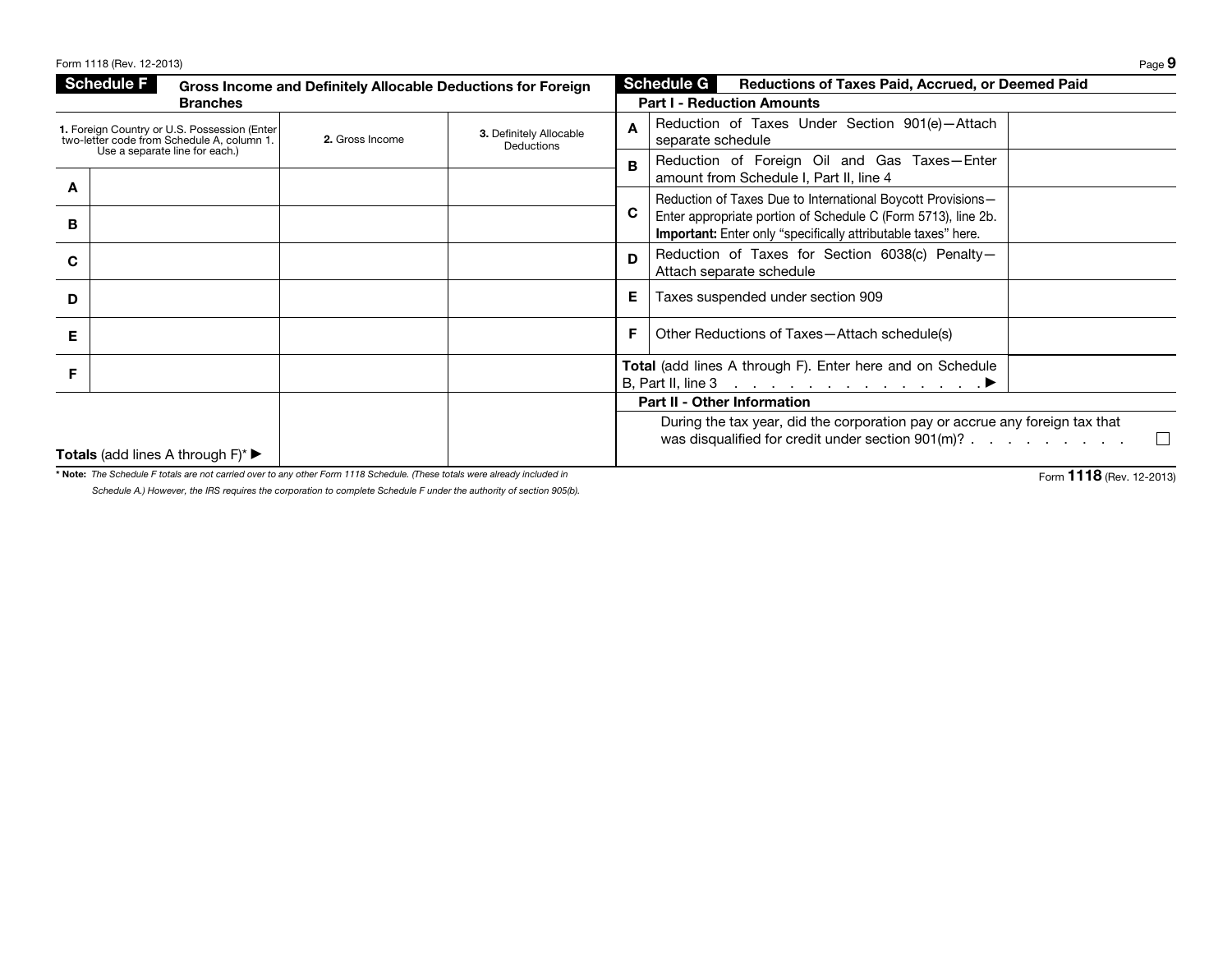# Schedule H Apportionment of Deductions Not Definitely Allocable *(complete only once)*

## Part I—Research and Development Deductions

|              |                                                                 |                            |                     | (a) Sales Method           |                          | (b) Gross Income Method - Check method used: | Option 1<br>Option 2 | (c) Total R&D              |                       |                                                                         |
|--------------|-----------------------------------------------------------------|----------------------------|---------------------|----------------------------|--------------------------|----------------------------------------------|----------------------|----------------------------|-----------------------|-------------------------------------------------------------------------|
|              |                                                                 | Product line #1 (SIC Code: |                     | Product line #2 (SIC Code: | , *                      | Product line #1 (SIC Code:                   | 1 *                  | Product line #2 (SIC Code: |                       | <b>Deductions Not</b>                                                   |
|              |                                                                 | (i) Gross Sales            | (ii) R&D Deductions | (iii) Gross Sales          | $(iv)$ R&D<br>Deductions | (v) Gross Income                             | (vi) R&D Deductions  | (vii) Gross Income         | (viii) R&D Deductions | Definitely Allocable<br>(enter the sum of all<br>amounts entered in all |
|              | Totals (see instructions)                                       |                            |                     |                            |                          |                                              |                      |                            |                       | applicable "R&D<br>Deductions" columns)                                 |
| $\mathbf{2}$ | Total to be apportioned                                         |                            |                     |                            |                          |                                              |                      |                            |                       |                                                                         |
| 3            | Apportionment among<br>statutory groupings:                     |                            |                     |                            |                          |                                              |                      |                            |                       |                                                                         |
| а            | General category income                                         |                            |                     |                            |                          |                                              |                      |                            |                       |                                                                         |
| b            | Passive category income                                         |                            |                     |                            |                          |                                              |                      |                            |                       |                                                                         |
| c            | Section 901(j) income*                                          |                            |                     |                            |                          |                                              |                      |                            |                       |                                                                         |
| d            | Income re-sourced by treaty*                                    |                            |                     |                            |                          |                                              |                      |                            |                       |                                                                         |
| 4            | Total foreign (add lines 3a<br>through 3d)                      |                            |                     |                            |                          |                                              |                      |                            |                       |                                                                         |
|              | * Important: See Computer-Generated Schedule H in instructions. |                            |                     |                            |                          |                                              |                      |                            |                       | Form 1118 (Rev. 12-2013)                                                |